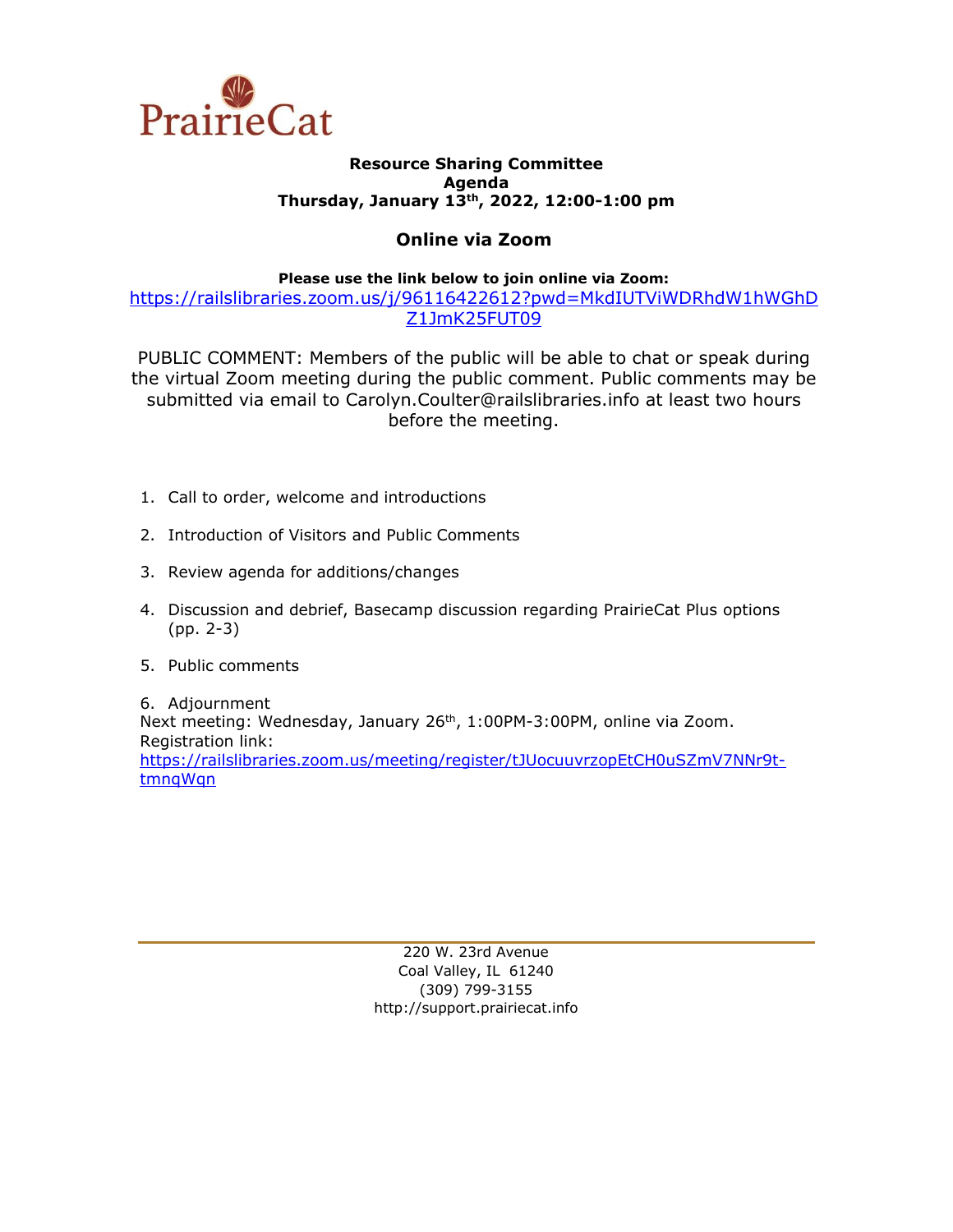

#### **Suggestions for PrairieCat Plus from Basecamp:**

# **Physical Materials:**

wi-fi hotspots

e-readers

playaways

streaming players (like roku)

#### **Marketing and Engagement Tools:**

Patron Engagement suite (Vega)

Online calendar and room reservation

Camera-ready graphics

LibraryAware

LibCal

SignUP by Demco

Spaces and DBs by Demco

Research marketing tools

#### **Digital Materials**

Digital newspapers

Digital magazines

eRead Illinois

Kanopy

Freegal

Biblioboard (I know this is RAILS but didn't want us to forget it existed)

Hoopla

Freading

220 W. 23rd Avenue Coal Valley, IL 61240 (877) 542-7257 http://support.prairiecat.info